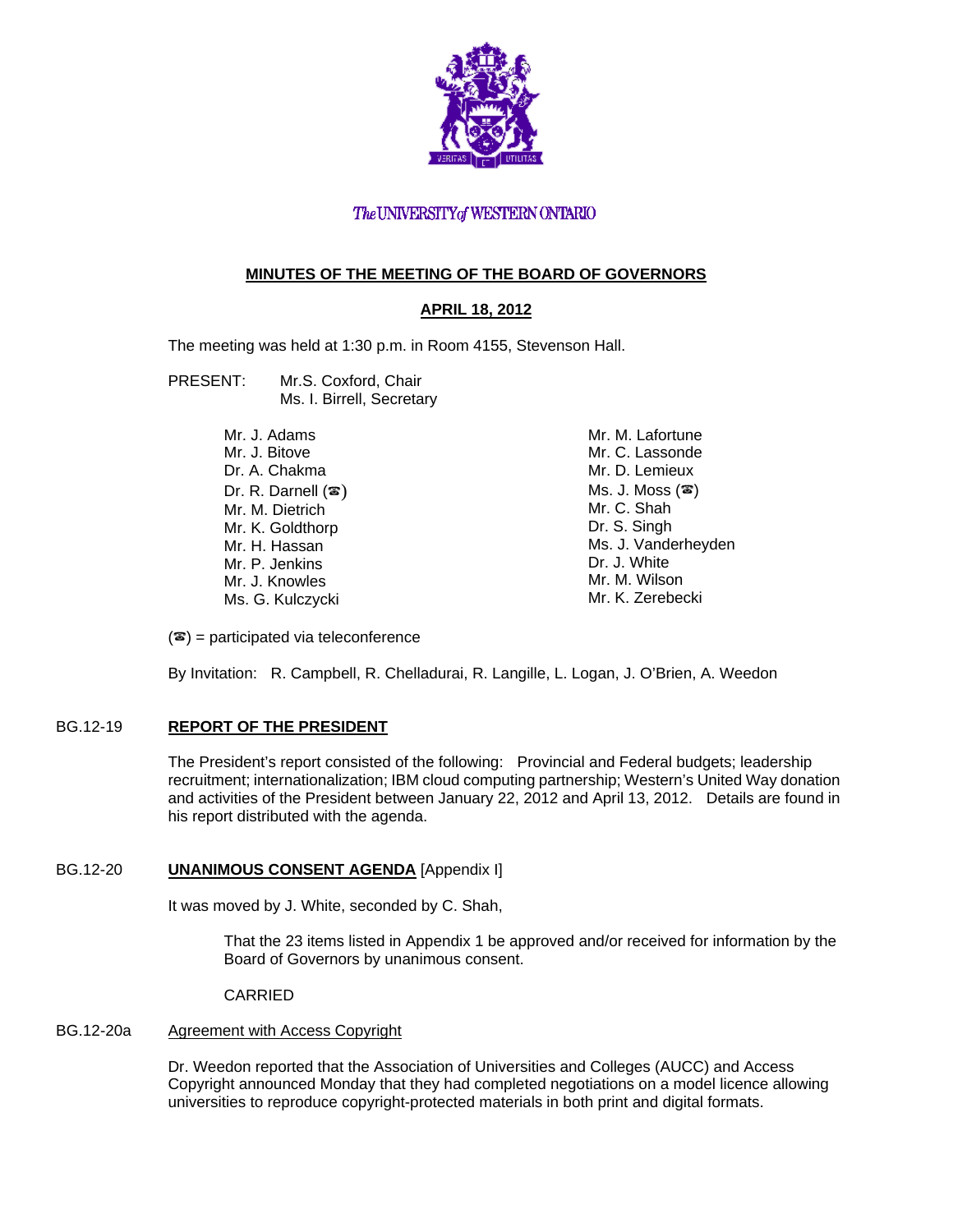**Board of Governors Contract Contract Contract Contract Contract Contract Contract Contract Contract Contract Contract Contract Contract Contract Contract Contract Contract Contract Contract Contract Contract Contract Co** April 18, 2012 **Page 2** 

Institutions will pay Access Copyright a royalty of \$26 per full-time equivalent student annually. Western, the University of Toronto and Access Copyright reached a separate deal in January. Under that agreement which starts next month, the copyright fee for each full-time student would be \$27.50. However, the agreement states that in the event a more favourable rate was achieved with any other party, Western would be given the more favourable rate. Consequently as a result of the recent agreement Western's full-time students will pay an annual copyright fee of \$23.50 (net of the amount of the fee to be absorbed by the University).

#### BG.12-20b Masters in Financial Economics (MFE) Degree

Mr. Jenkins applauded Western for establishing the Masters in Financial Economics (MFE) degree, noting that this degree combines two key skill sets and meets demand in both the private and public sectors.

### BG.12-21 **MINUTES OF THE PREVIOUS MEETING**

The minutes of the meeting of January 26, 2012 were approved as circulated.

### **REPORT OF THE PROPERTY & FINANCE COMMITTEE** [Appendix II]

### BG.12-22 **Operating and Capital Budgets and Tuition Fees**

It was moved by P. Jenkins, seconded by K. Zerebecki,

That the Board of Governors approve the 2012-13 University Operating and Capital Budgets (Appendix II, Annex 1), and the proposed Program Specific Fees and Other Supplemental Fees for 2012-13.

Ms. G. Kulczycki, Vice-President (Resources and Operations), presented the 2012-13 University Operating and Capital Budgets, the second year of the four-year budget cycle, detailed in Appendix II, Annex 1. Her presentation highlighted the planning and budgetary context, operating revenues for the next four years, new initiatives and priorities, operating revenues, and expenditures, including recommendations for faculties, and support units, university-wide expenditures, one-time expenditures, operating reserve forecast and an overview of the 2012-13 capital budget. Overhead slides used in the presentation are attached as **[Appendix 1.](#page-5-0)**

Revenues for 2012-13 are projected to be \$630.2 million with \$636.4 million in expenditures. The operating reserve will be at \$44.1 million at the end of 2011-12 and \$37.9 million at the end of 2012-13. The operating reserve is projected to be \$4.6 million at the end of the four-year budget cycle, 2014-15, which is above the Board of Governors' requirement of \$2.5 million.

Discussion included the following points/concerns:

- Responding to a question about the contingency hold-back fund found on line 12, table 4a, Faculties: Revenue Sharing Allocations, R. Chelladurai responded that this hold-back allows for fluctuations in teaching responsibilities across the faculties in later years of the plan.
- M. Dietrich asked how sensitive the international student population is to increases in tuition fees. Dr. Chakma stated that experience shows that at the undergraduate level the tuition fee is not a determining factor, but the competition for international graduate students is highly aggressive and at that level fees have an impact.
- Commenting on Western's debt load, Ms. Kulczycki said that Western's debt policy is very conservative. Currently the high debt load includes the costs associated with building the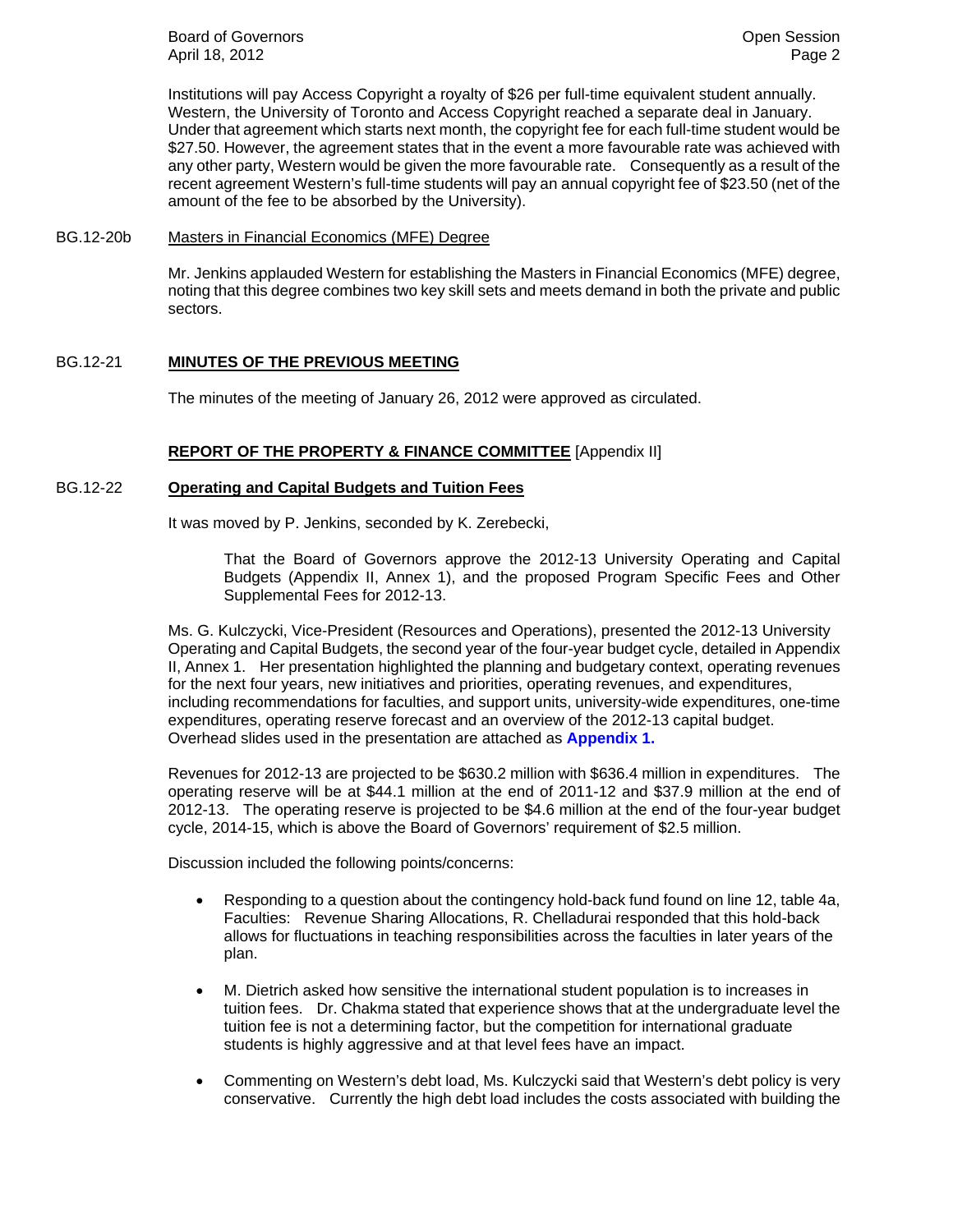new residence; however, these are costs that will be recouped by Housing. Western's recent credit rating from Standard and Poors is AA which is better than the Province of Ontario's. Mr. Shah noted that the Property & Finance Committee monitors the debt levels on a regular basis.

The question was called and CARRIED

### BG.12-23 **Student Fee-Funded Units, Ancillaries and Academic Support Units**

It was moved by C. Shah, seconded by S. Singh,

That the Board of Governors approve the 2012-13 budgets for Student Fee Funded Units, Ancillaries, and Academic Support Units summarized in the report entitled "Student Fee Funded Units, Ancillaries, Academic Support Units, and Associated Companies".

CARRIED

## BG.12-24 **Student Organization Fees 2012-13**

The Tables referenced in the motion below are in the report entitled "Student Fee Funded Units, Ancillaries, Academic Support Units, and Associated Companies" (Appendix II, Annex 3).

It was moved by C. Shah, seconded by J. Vanderheyden,

That the organization fees for the University Students' Council for 2012-13 shown in Table 2 (full-time undergraduates) and Table 3 (part-time undergraduates) be approved, as requested by the USC.

That the organization fees for the Society of Graduate Students shown in Table 2 (full-time graduate students – three terms) and Table 3 (part-time graduate students), be approved as requested by SOGS.

That the organization fee for the Honors Business Administration Association for 2012-13 shown in Table 2, note (c) be approved, as requested by the HBAA.

That the organization fee for the Master of Business Administration Association for 2012-13 shown in Table 2, note (b) be approved, as requested by the MBAA.

CARRIED

## BG.12-25 **Annual Report and Recommendations of the Student Services Committee**

It was moved by C. Shah, seconded by J. Knowles,

That the ancillary fees collected by the University be those detailed in Appendix II, Annex 4, Table 1, as recommended by the Student Services Committee.

CARRIED

## BG.12-26 **Faculty of Engineering – Undergraduate Student Laboratory Endowment Fund**

It was moved by C. Shah, seconded by K. Zerebecki,

That the Undergraduate Student Laboratory Endowment Fund fee in the Faculty of Engineering, detailed in Appendix II, Annex 5, be approved.

CARRIED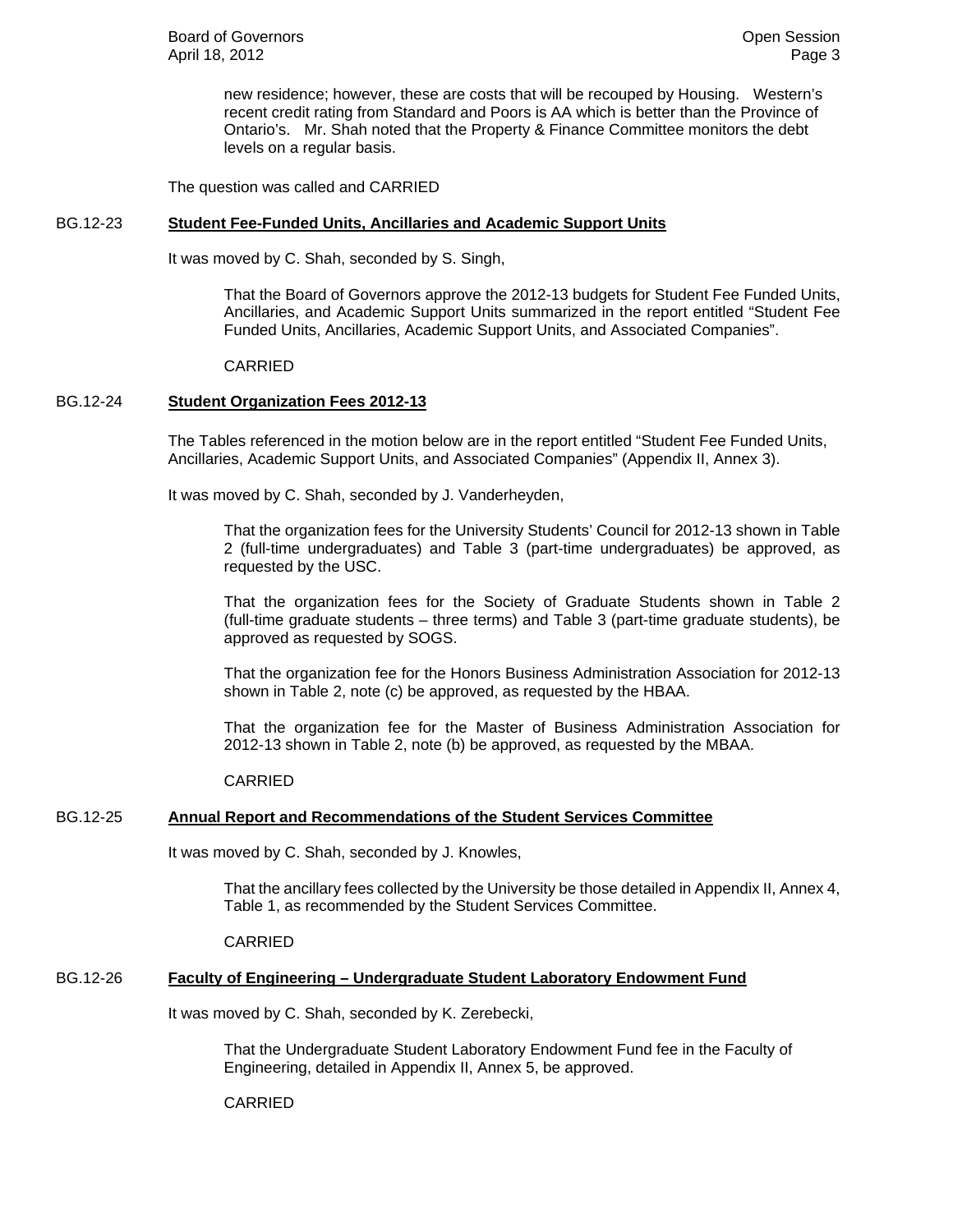**Board of Governors Contract Contract Contract Contract Contract Contract Contract Contract Contract Contract Contract Contract Contract Contract Contract Contract Contract Contract Contract Contract Contract Contract Co** April 18, 2012 **Page 4** 

### BG.12-27 **Affiliation Fee Agreement**

It was moved by C. Shah, seconded by J. White,

That the Affiliation Fee Agreement Between The University of Western Ontario and the Affiliated University Colleges, dated February 13, 2012, detailed in Appendix II, Annex 6, be approved.

CARRIED

### BG.12-28 **Information Items Reported by the Property & Finance Committee**

The Report of the Property & Finance Committee, detailed in Appendix II, contained the following items that were received for information by unanimous consent:

- Tennis Bubble Lease Extension
- Investment Committee Membership
- Agreement with Access Copyright
- Standard & Poors (S&P) Credit Rating Update
- Dun & Bradstreet Rating Service (DBRS) Commentary on University Pension Benefits
- Annual Report on Trademark Licensees doing Business with the Western Bookstore
- Suncor Chair in Energy Policy
- Investment Committee Report
- Quarterly Operating Budget Report
- New and Revised Scholarships and Awards

## **REPORT OF THE AUDIT COMMITTEE** [Appendix III]

### BG.12-29 **Information Items Reported by the Audit Committee**

The Report of the Audit Committee, detailed in Appendix III, contained the following items that were received for information by unanimous consent:

- Campus Community Police Annual Report 2011
- Health, Safety & Wellness Annual Report 2011

### **REPORT OF THE FUND RAISING AND DONOR RELATIONS COMMITTEE** [APPENDIX IV]

## BG.12-30 **Information Item Reported by the Fund Raising and Donor Relations Committee**

The Report of the Fund Raising and Donor Relations Committee, detailed in Appendix IV, contained the following item that was received for information by unanimous consent:

Quarterly Report on Fund Raising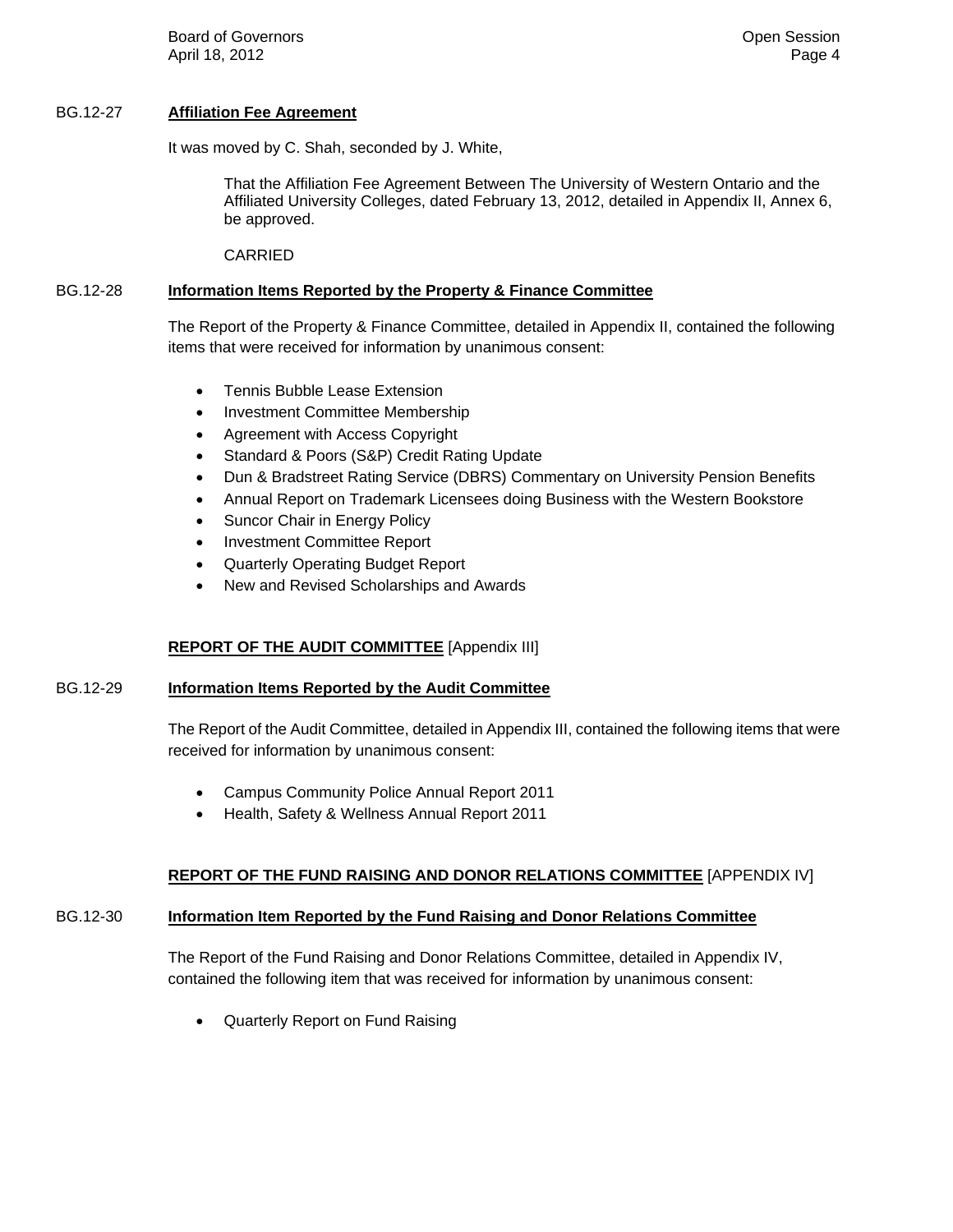#### **REPORT OF THE SENIOR OPERATIONS COMMITTEE** [Appendix V]

#### BG.12-31 **Information Item Reported by the Senior Operations Committee**

The Report of the Senior Operations Committee, detailed in Appendix V, contained the following item that was received for information by unanimous consent:

Vice-Chair, Property & Finance Committee

#### **ITEMS REFERRED BY SENATE** [Appendix VI]

#### BG.12-32 **Establishment of a Master of Financial Economics Degree**

It was moved by J. White, seconded by C. Shah,

That, pending Quality Council approval, the Master of Financial Economics (MFE) degree be introduced in the School of Graduate and Postdoctoral Studies, as shown in Appendix VI, Annex 1, effective September 1, 2013.

CARRIED (By Unanimous Consent)

#### BG.12-33 **Information Items Referred by Senate**

Appendix VI, Items Referred by Senate, contained the following items that were received for information by unanimous consent:

- 2012-13 University Operating and Capital Budgets
- Spring 2012 Honorary Degree Recipients
- Fall 2012 Entrance Standards for Undergraduate First-Year Admissions
- Five-Year Enrolment Projections
- Vice-Provost's Report on Faculty Recruitment and Retention
- Excellence in Teaching Award Winners 2011-12
- Reports of the Academic Colleague

### **QUESTIONS FROM MEMBERS**

#### BG.12-34 **Dissemination of Correspondence to the Board**

Mr. Adams asked for clarification regarding the procedure for distributing correspondence to Board members, noting the SOGS letter regarding Access Copyright contained in the Property & Finance Committee Report. The Secretary noted that the Board's practice has been to have such documentation provided at the meeting at which the item is being addressed. The Chair agreed to review this with the Secretary to determine whether a different practice should be adopted.

\_\_\_\_\_\_\_\_\_\_\_\_\_\_\_\_\_\_\_\_\_\_\_\_ \_\_\_\_\_\_\_\_\_\_\_\_\_\_\_\_\_\_\_\_\_\_

The meeting adjourned to the confidential session.

S Coxford **I. Birrell** 

Chair **Secretary** Secretary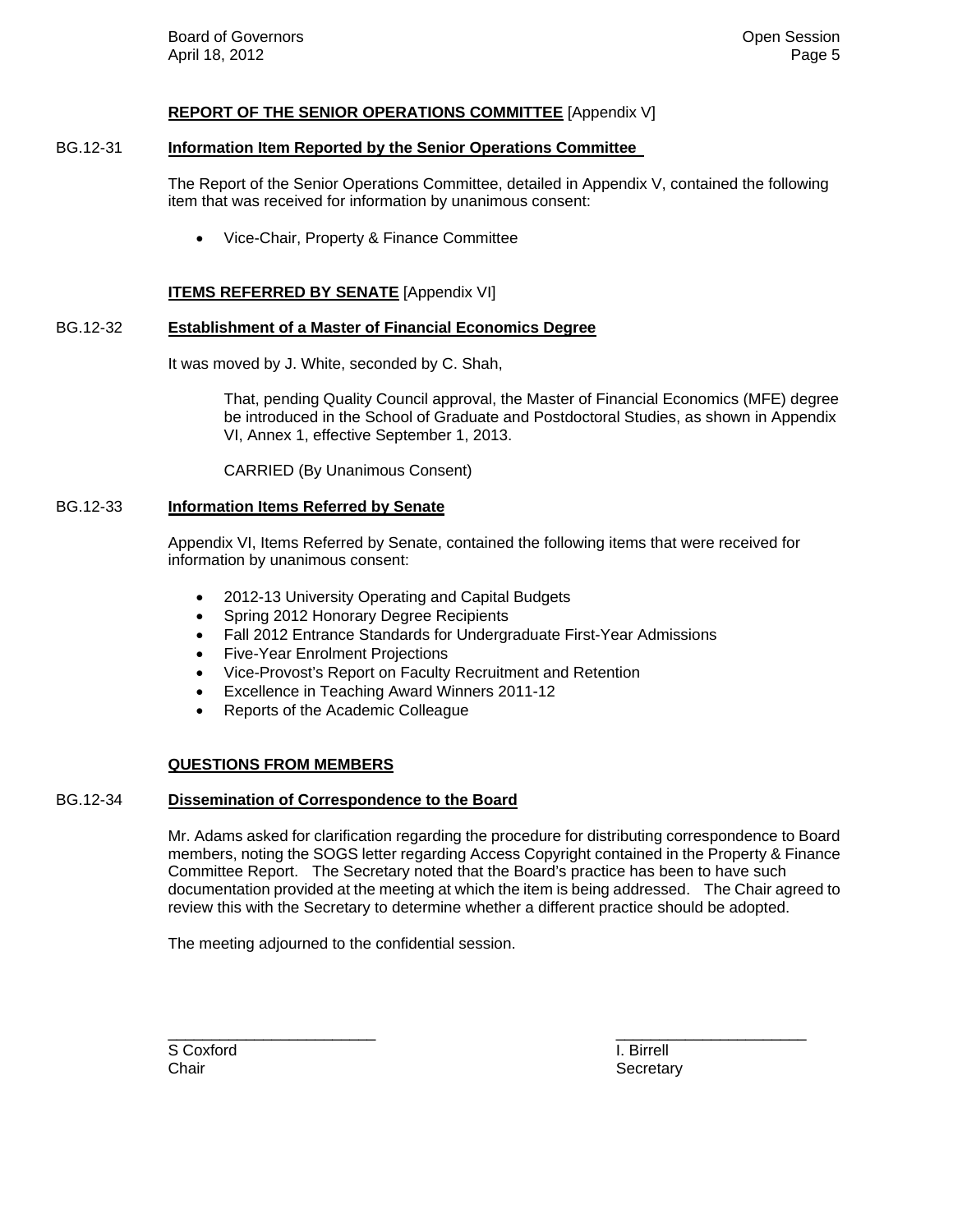## **Western University**

## <span id="page-5-0"></span>**2012-13 Operating and Capital Budgets 13**

Board of Governors April 18, 2012

## **Recommendations**

- That the Board of Governors approve the 2012-13 University Operating and Capital Budgets and the proposed Program Specific Fees and Other Supplemental Fees for 2012-13.
- And...approve the 2012-13 budgets for Student Fee Funded Units, Ancillaries, and Academic Support Units...

## **Context/Background**

- Year 2 of 4-Year Plan
- Strategic Plan guides our priorities
- *Reaching Higher* and *Putting Students First* and associated investments – have ended
- Provincial Budget March 27, 2012
	- Province facing significant debt
	- **Post Secondary Education did better than other sectors**
	- $\blacksquare$  Some uncertainties about grant funding from 2013-14
	- $\blacksquare$  Tuition framework extended only to 2012-13





#### **Operating Revenues for Remaining 3 Years**

- $\blacksquare$  Modest Enrolment Growth is Key to Additional Revenues
	- About 1,500 additional students roughly 50/50 undergrad/grad
	- $\blacksquare$  Undergraduate growth is International Students
- Government Grants
- Province has confirmed enrolment growth funding
- $\blacksquare$  Tuition Fees
	- $\blacksquare$  Domestic Tuition framework continues in 2012-13
	- International Tuition Increases planned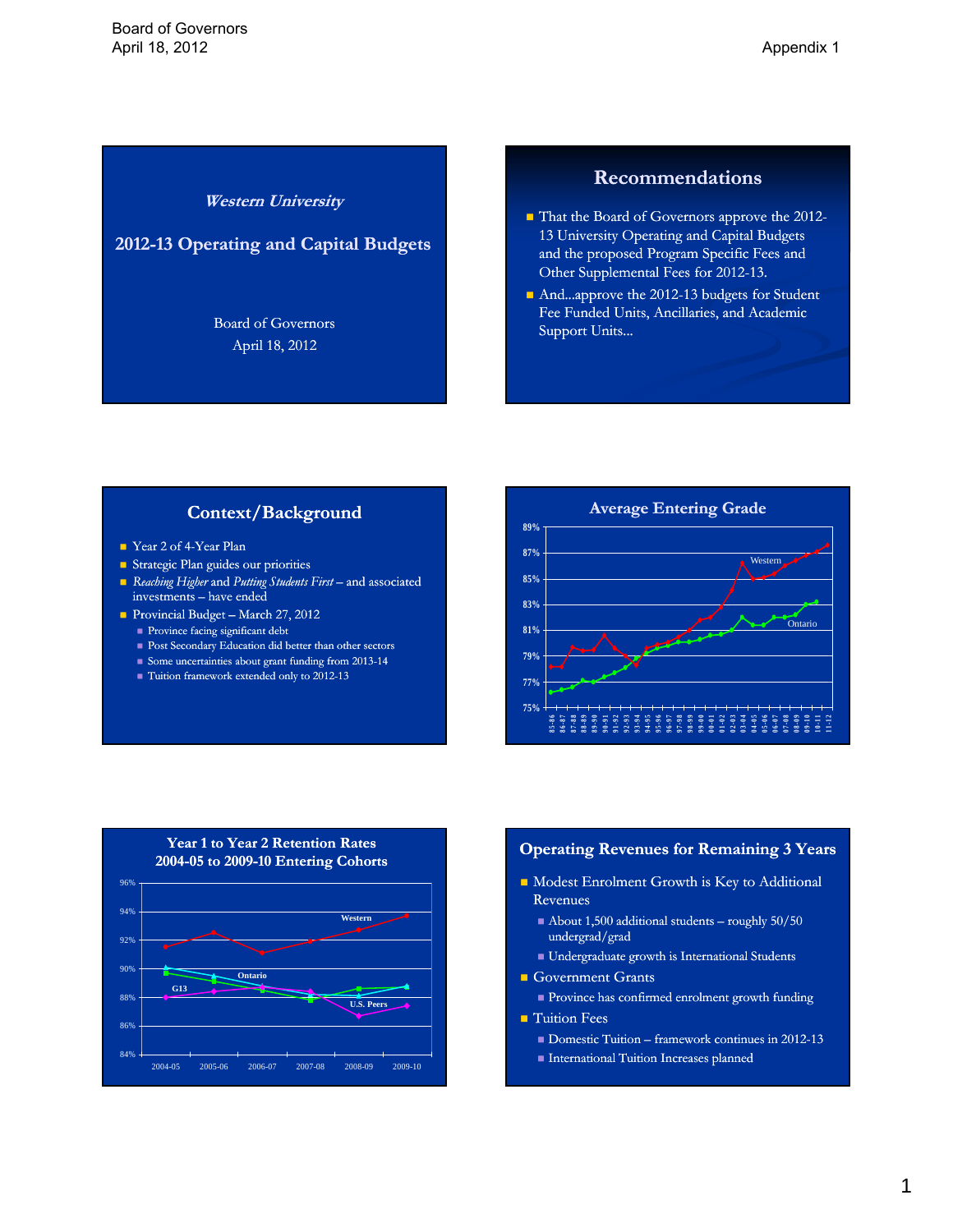











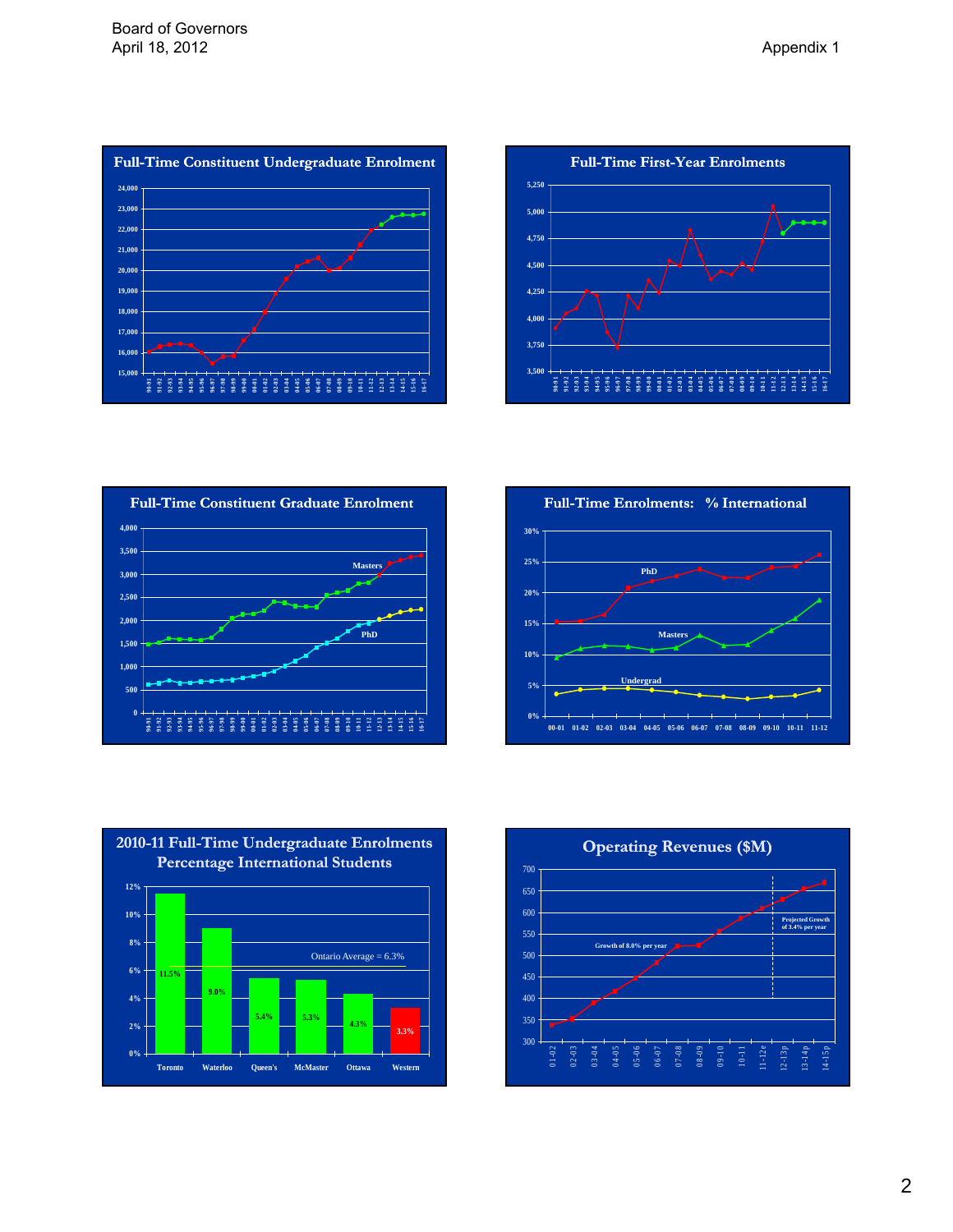### **New Initiatives and Priorities**

#### **Enhancing our Research/Scholarship Profile**

- Highest Priority operationalized through:
	- Establish New or Strengthen Existing Research Clusters
	- $\blacksquare$  <br> Attract and Retain Internationally-recognized Scholars
	- Plan and Design International Visits, Exchanges, and Conferences
	- $\blacksquare$  <br> Aggressively pursue/support Canada Excellence Research Chairs, Canadian Foundation for Innovation Initiatives, and Federal Granting Council Proposals
- Recommending \$2.6M Base and \$30M One-time Funding – to be used over next 7 Years

**G13 Universities Total Granting Council Funding (\$M) (Grants, Career Awards, and Scholarships)**





### **New Initiatives and Priorities**

#### **Graduate Expansion**

- Continues to be of High Priority
- Our Enrolment Strategy includes commitment to maintain overall proportion of Graduate Students
- Nearly 22% of Graduate Students are International
- Government's Focus is on Domestic Students
- In order to support expansion of Domestic Graduate Enrolments, the Doctoral Supervision Grant is being re-instated – for remaining 3 years of 4-year plan
	- \$2,000 per new domestic Ph.D student
	- **Estimated Annual Budget of \$1M**

#### **New Initiatives and Priorities**

- **Support for our Fundraising Campaign**
	- Campaign Goal set at \$750M
	- Focus is on Endowed Chairs, Student Financial Aid, Support for Major Research Initiatives
	- Recommending allocation of \$856K Base and \$1.35M One-time Funding

## **Summary of the 2012-13 Operating Budget (Table 2)(Table 2)**

- Revenue Forecast =  $$630.2M$  $\blacksquare$  Increase of 3.6% over 2011-12
- Expenditures =  $$636.4M$ Increase of  $6.6\%$  over 2011-12
- In-Year Deficit =  $$6.2M$ ■ Due to \$30M One-time Allocation for "Enhancing our Research and Scholarship Profile"
- Operating Reserve Forecast =  $$37.9M$  $\blacksquare$  To be used (i.e. spent down) as part of 4-year plan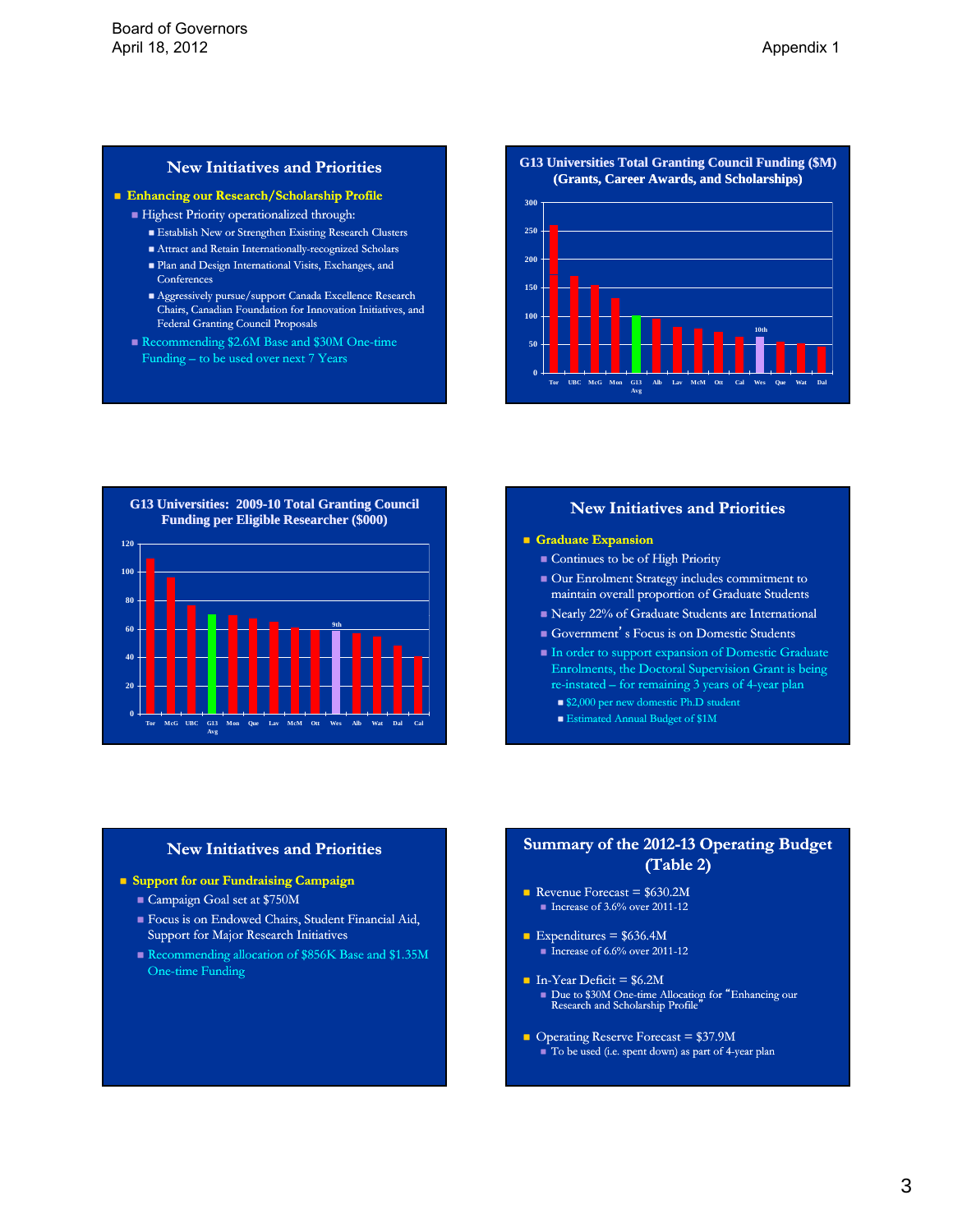## **2012-13 Operating Revenues**

## **2012-13 Operating Revenues 13 (Table 3)(Table 3)**

- Government Grants
	- In total, remain unchanged from previous year
- $\blacksquare$  Tuition Fees
	- **Current framework for domestic students continues** in  $2012 - 13$
	- $\blacksquare$  International tuition increases as indicated in last year's budget – will move us closer to the levels at sister institutions
	- Additional \$19.2M
- **All Other Revenues** 
	- Additional \$2.8M over a number of revenue lines

| <b>Tuition Recommendations for 2012-13</b><br>(Tables 11 to 13) |                 |
|-----------------------------------------------------------------|-----------------|
| • Domestic Tuition Increases                                    |                 |
| Based on provincial framework                                   |                 |
| First-entry undergraduate:                                      | $4.5\% / 4.0\%$ |
| ■ Second-entry undergraduate:                                   | $8.0\% / 4.0\%$ |
| HBA:                                                            | $3.0\% / 3.0\%$ |
| Graduate Programs:                                              | 4.0% to $8.0\%$ |
| <b>International Tuition Increases</b>                          |                 |
| ■ Undergraduate (excl. HBA):                                    | $8.0\% / 4.0\%$ |
| $HBA$ :                                                         | $3.0\% / 3.0\%$ |
| Graduate (excl. MBA, Law):                                      | 6.0%            |
| $\blacksquare$ MBA :                                            | $0.0\%$         |
| $\blacksquare$ Law:                                             | 8.0%            |





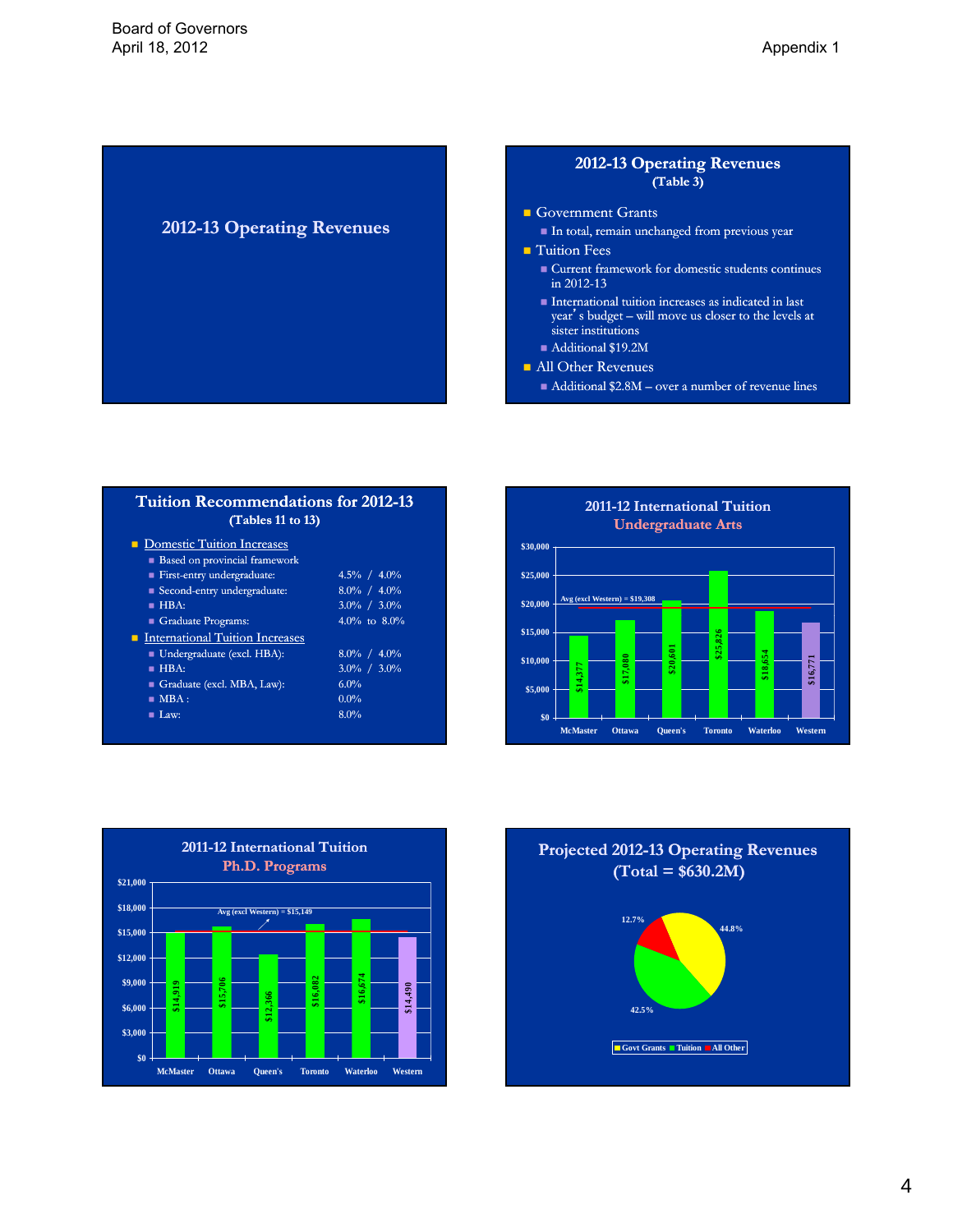# **2012-13 Operating Expenditures 13**

### **Recommendations for the Faculties (Table 4)(Table 4)**

- **Initial Budget Adjustment (IBA)**
- Faculty Turnover Recovery  $-$  if applicable
- **Academic Priorities Fund (APF) Allocations**
- Targeted Medical Program Expansion Funding
- $\blacksquare$  Ivey School's Funding Model continues
- Canada Research Chair (CRC) Allocations
- Revenue-sharing Mechanism for Faculties
- $\blacksquare$  Faculties also receive One-time resources through the Academic Priorities Fund
- Overall increase of \$6.4M



#### **Scholarships and Bursaries (Table 5)(Table 5)**

- Undergraduate scholarship increase by \$147K due to projected increases in student quality
- Government-required tuition set-aside for needsbased student aid increases by \$664K
- Central commitment of \$400K for graduate student bursaries continues in 2012-13
- Government phasing-out "Aim for the Top" Program
- **Faculties now responsible for graduate student** support  $-$  \$52.7M projected for 2012-13



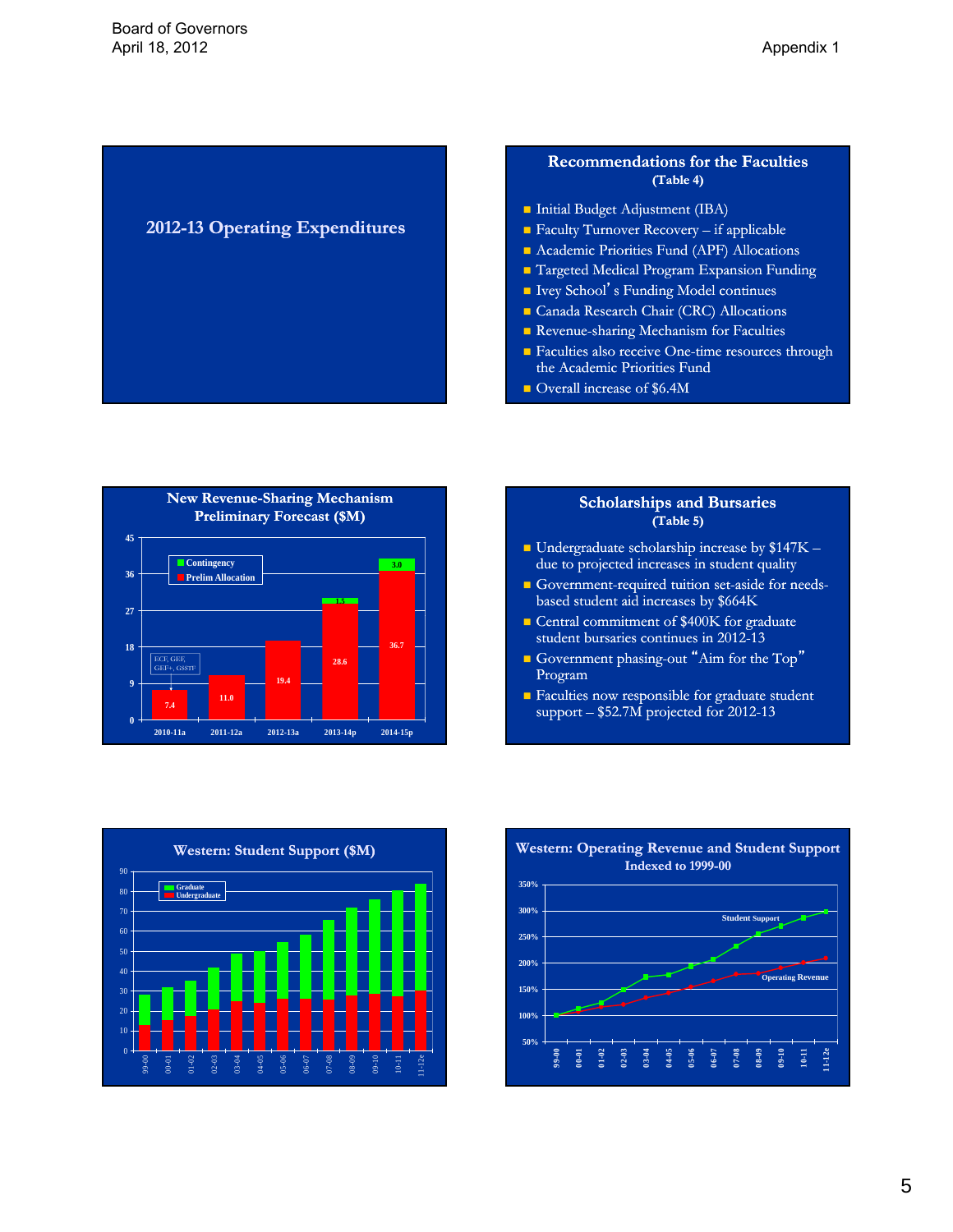### **Recommendations for Support Units (Table 6)(Table 6)**

- **Initial Budget Adjustment (IBA)**
- Support Unit Priorities Fund (SUPF) Allocations
- **Base Allocations to "Maintain Core Services"**
- Operating Costs of New Facilities To Facilities Management and Police
- Additional Funding to support our Fundraising Campaign
- Overall Base Increase of \$1M
- Support Units also receive  $$1.3M$  in One-time Funds from the Support Unit Priorities Fund

### **University-wide Expenditures (Table 7)(Table 7)**

Major Items in 2012-13

| <b>Utilities</b>                                  | \$17.8M |  |
|---------------------------------------------------|---------|--|
| <b>Library Acquisitions</b>                       | \$13.6M |  |
| • Maintenance & Modernization of Infrastructure   |         |  |
| (MMI) Transfer                                    | \$11.8M |  |
| ■ IT Infrastructure Fund                          | \$7.4M  |  |
| Electrical Funding for Indirect Costs of Research |         |  |
| (FFICR) Transfer to Capital                       | \$3.0M  |  |
| Total of nearly \$62M                             |         |  |

**One-Time Expenditures (Table 8)(Table 8)**

| Major Items in 2012-13<br>Research/Scholarship Priorities | \$30.0M              |
|-----------------------------------------------------------|----------------------|
| Doctoral Supervision Grant                                | 1.0M<br>\$           |
| ■ Flow-through of Robarts Revenues                        | \$5.5M               |
| Targetted Medical Pgm Expansion                           | $\overline{\$}$ 3.7M |
| <b>Example Faculty Recruitment Initiatives</b>            | \$0.7M               |
|                                                           |                      |
| Total of over \$48M                                       |                      |